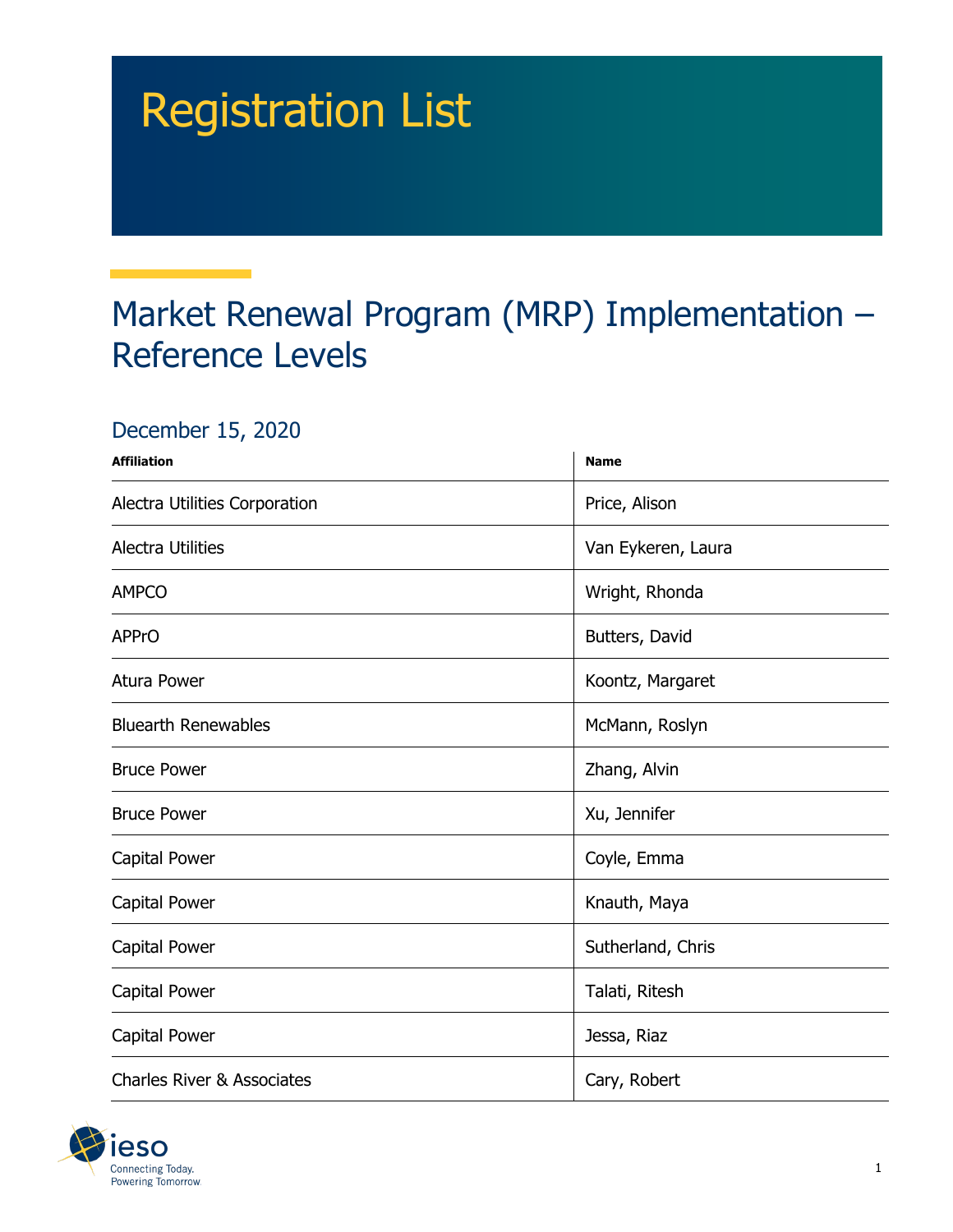| <b>Affiliation</b>                                 | <b>Name</b>         |
|----------------------------------------------------|---------------------|
| <b>Customized Energy Solutions</b>                 | Luukkonen, Paul     |
| <b>DTE Energy Trading</b>                          | German, Robert      |
| <b>EDP Renewables Canada</b>                       | Brodbeck, John      |
| Enbridge                                           | Heckbert, Denise    |
| Enbridge                                           | Kemp, Heather       |
| <b>Enbridge Gas</b>                                | Dhean, Paul         |
| Enel X                                             | Griffiths, Sarah    |
| Evolugen                                           | Robitaille, Marc    |
| Evolugen                                           | Wong, Murray        |
| Evolugen                                           | Wu, Julien          |
| Evolugen                                           | MacLeod, Ian        |
| Evolugen                                           | Bedirian, Remi      |
| Evolugen                                           | Lund, Roxana        |
| <b>Grid Reliability Consulting</b>                 | Huslig, Carl        |
| H <sub>2</sub> O Power                             | Somerville, Stephen |
| IPM Integrated Project Management Inc.             | Donovan, Debra      |
| <b>Ivaco Rolling Mills</b>                         | Abdelnour, Francois |
| <b>Liberty Power</b>                               | Langelaan, Deborah  |
| McCarthy Tetrault                                  | Goyal, Reena        |
| Ministry of Energy, Northern Development and Mines | Buck, Keigan        |
| Ministry of Energy, Northern Development and Mines | Zerek, Peter        |
| <b>NextEra Energy Resources</b>                    | Talbot, Soria       |
| Northland Power                                    | Zajmalowski, Mike   |